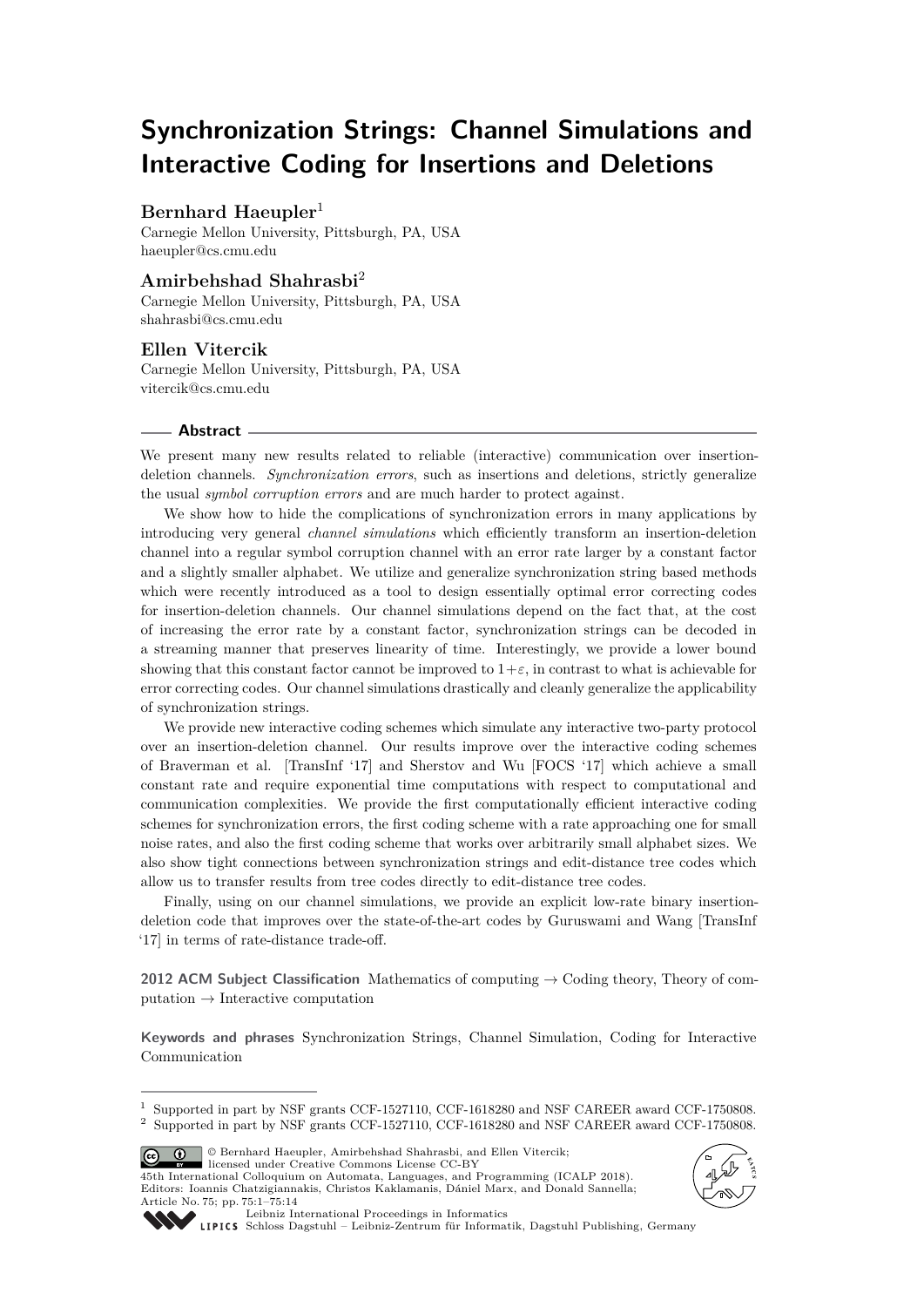### **75:2 Synch Strings: Channel Sim and Interactive Coding for Insertions and Deletions**

**Digital Object Identifier** [10.4230/LIPIcs.ICALP.2018.75](http://dx.doi.org/10.4230/LIPIcs.ICALP.2018.75)

**Related Version** An extended version is available at <https://arxiv.org/pdf/1707.04233.pdf>.

**Acknowledgements** The authors thank Allison Bishop for valuable discussions in the early stages of this work.

# **1 Introduction**

Communication in the presence of *synchronization errors*, which include both insertions and deletions, is a fundamental problem of practical importance which eluded a strong theoretical foundation for decades. This remained true even while communication in the presence of *half-errors*, which consist of symbol corruptions and erasures, has been the subject of an extensive body of research with many groundbreaking results. Synchronization errors are strictly more general than half-errors, and thus synchronization errors pose additional challenges for robust communication.

In this work, we show that one-way and interactive communication in the presence of synchronization errors can be reduced to the problem of communication in the presence of half-errors. We present a series of efficient channel simulations which allow two parties to communicate over a channel afflicted by synchronization errors as though they were communicating over a half-error channel with only a slightly larger error rate. This allows us to leverage existing coding schemes for robust communication over half-error channels in order to derive strong coding schemes resilient to synchronization errors.

One of the primary tools we use are *synchronization strings*, which were recently introduced by Haeupler and Shahrasbi in order to design essentially optimal error correcting codes (ECCs) robust to synchronization errors [\[19\]](#page-13-1). For every  $\varepsilon > 0$ , synchronization strings allow a sender to index a sequence of messages with an alphabet of size  $\varepsilon^{-O(1)}$  in such a way that *k* synchronization errors are efficiently transformed into  $(1 + \varepsilon)k$  half-errors for the purpose of designing ECCs. Haeupler and Shahrasbi provide a black-box construction which transforms any ECC into an equally efficient ECC robust to synchronization errors. However, channel simulations and interactive coding in the presence of synchronization errors present a host of additional challenges that cannot be solved by the application of an ECC. Before we describe our results and techniques in detail, we begin with an overview of the well-known interactive communication model.

**Interactive communication.** Throughout this work, we study a scenario where there are two communicating parties, whom we call Alice and Bob. The two begin with some input symbols and wish to compute a function of their input by having a conversation. Their goal is to succeed with high probability while communicating as few symbols as possible. In particular, if their conversation would consist of *n* symbols in the noise-free setting, then they would like to converse for at most *αn* symbols, for some small *α*, when in the presence of noise. One might hope that Alice and Bob could correspond using error-correcting codes. However, this approach would lead to poor performance because if a party incorrectly decodes a single message, then the remaining communication is rendered useless. Therefore, only a very small amount of noise could be tolerated, namely less than the amount to corrupt a single message.

There are three major aspects of coding schemes for interactive communication that have been extensively studied in the literature. The first is the coding scheme's **maximum**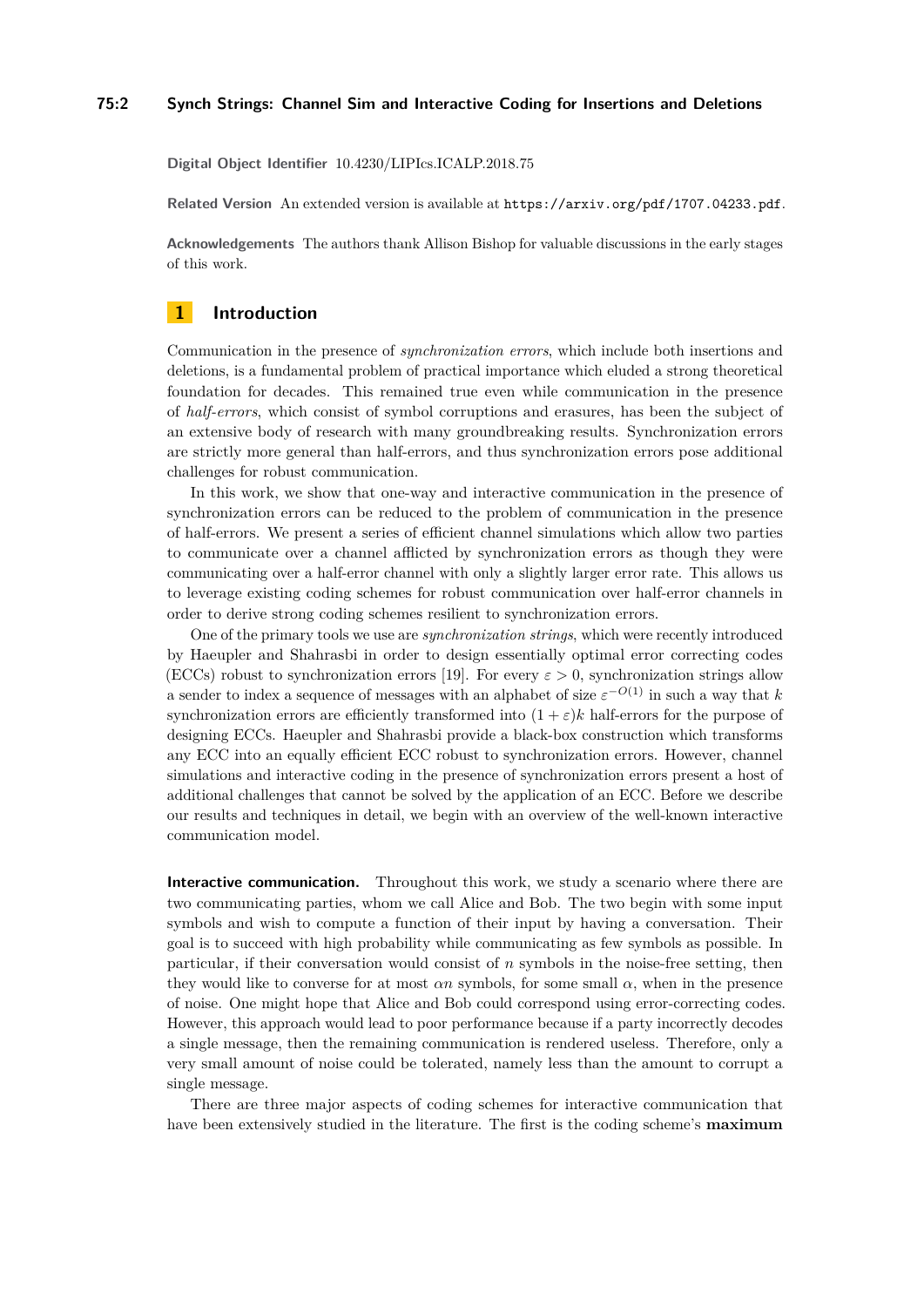**tolerable error-fraction** or, in other words, the largest fraction of errors for which the coding scheme can successfully simulate any given error-free protocol. Another important quality of coding schemes for interactive communication, as with one-way communication, is **communication rate**, i.e., the amount of communication overhead in terms of the error fraction. Finally, the **efficiency** of interactive coding schemes have been of concern in the previous work.

Schulman initiated the study of error-resilient interactive communication, showing how to convert an arbitrary two-party interactive protocol to one that is robust to a  $\delta = 1/240$ fraction of adversarial errors with a constant communication overhead [\[22,](#page-13-2) [23\]](#page-13-3). Braverman and Rao increased the bound on the tolerable adversarial error rate to  $\delta < 1/4$ , also with a constant communication overhead [\[9\]](#page-12-0). Brakerski et al. [\[2\]](#page-12-1) designed the first efficient coding scheme resilient to a constant fraction of adversarial errors with constant communication overhead. The above-mentioned schemes achieve a constant overhead no matter the level of noise. Kol and Raz were the first to study the trade-off between error fraction and communication rate [\[21\]](#page-13-4). Haeupler then provided a coding scheme with a communication rate of  $1 - O(\sqrt{\delta \log \log(1/\delta)})$  over an adversarial channel [\[17\]](#page-13-5). Further prior work has studied coding for interactive communication focusing on communication efficiency and noise resilience [\[18,](#page-13-6) [7,](#page-12-2) [14\]](#page-12-3) as well as computational efficiency [\[4,](#page-12-4) [3,](#page-12-5) [2,](#page-12-1) [12,](#page-12-6) [13,](#page-12-7) [14\]](#page-12-3). Other works have studied variations of the interactive communication problem [\[15,](#page-13-7) [11,](#page-12-8) [10,](#page-12-9) [1,](#page-12-10) [5\]](#page-12-11).

The main challenge that *synchronization errors* pose is that they may cause the parties to become "out of sync." For example, suppose the adversary deletes a message from Alice and inserts a message back to her. Neither party will know that Bob is a message behind, and if this corruption remains undetected, the rest of the communication will be useless. In most state-of-the-art interactive coding schemes for symbol corruptions, the parties communicate normally for a fixed number of rounds and then send back and forth a series of checks to detect any symbol corruptions that may have occurred. One might hope that a synchronization error could be detected during these checks, but the parties may be out of sync while performing the checks, thus rendering them useless as well. Therefore, synchronization errors require us to develop new techniques.

Very little is known regarding coding for interactive communication in the presence of synchronization errors. A 2016 coding scheme by Braverman et al. [\[8\]](#page-12-12), which can be seen as the equivalent of Schulman's seminal result, achieves a small constant communication rate while being robust against a  $1/18 - \varepsilon$  fraction of errors. The coding scheme relies on edit-distance tree codes, which are a careful adaptation of Schulman's original tree codes [\[23\]](#page-13-3) for edit distance, so the decoding operations are not efficient and require exponential time computations. A recent work by Sherstov and Wu [\[25\]](#page-13-8) closed the gap for maximum tolerable error fraction by introducing a coding scheme that is robust against  $1/6 - \varepsilon$  fraction of errors which is the highest possible fraction of insertions and deletions under which any coding scheme for interactive communication can work. Both Braverman et al. [\[8\]](#page-12-12) and Sherstov and Wu [\[25\]](#page-13-8) schemes are of constant communication rate, over large enough constant alphabets, and inefficient. In this work we address the next natural questions which, as arose with ordinary corruption interactive communication, are on finding interactive coding schemes that are computationally efficient or achieve super-constant communication efficiency.

**Our results.** We present very general channel simulations which allow two parties communicating over an insertion-deletion channel to follow any protocol designed for a regular symbol corruption channel. The fraction of errors on the simulated symbol corruption channel is only slightly larger than that on the insertion-deletion channel. Our channel simulations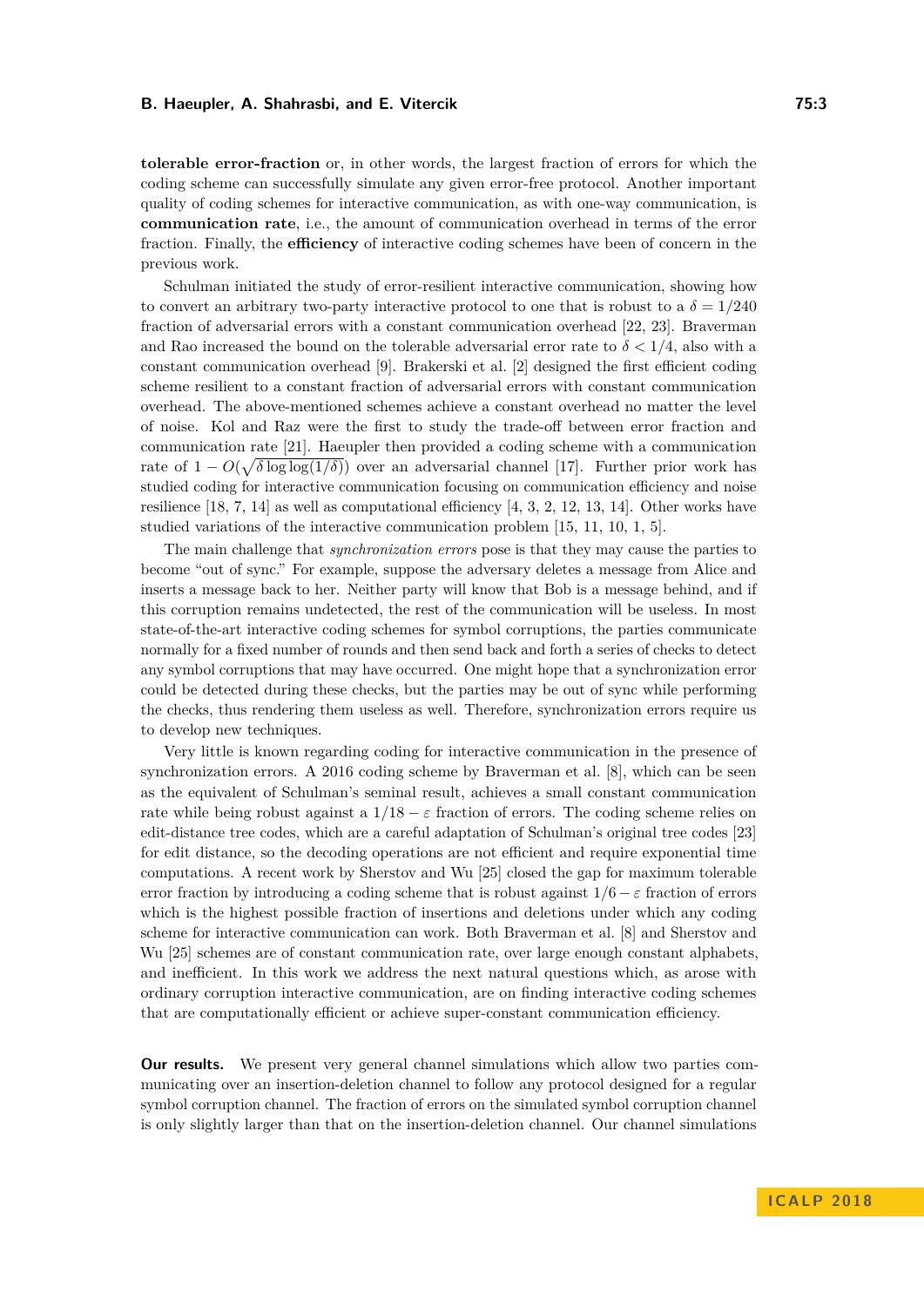### **75:4 Synch Strings: Channel Sim and Interactive Coding for Insertions and Deletions**

are made possible by synchronization strings. Crucially, at the cost of increasing the error rate by a constant factor, synchronization strings can be decoded in a streaming manner which preserves linearity of time. Note that the similar technique is used in Haeupler and Shahrasbi [\[19\]](#page-13-1) to transform synchronization errors into ordinary symbol corruptions as a stepping-stone to obtain insertion-deletion codes from ordinary error correcting codes in a black-box fashion. However, in the context of error correcting codes, there is no requirement for this transformation to happen in real time. In other words, in the study of insertiondeletion codes by Haeupler and Shahrasbi [\[19\]](#page-13-1), the entire message transmission is done and then the receiving party uses the entire message to transform the synchronization errors into symbol corruptions. In the channel simulation problem, this transformation is required to happen on the fly. Interestingly, we have found out that in the harder problem of channel simulation, the factor by which the number of synchronization errors increase by being transformed into corruption errors cannot be improved to  $1 + o(1)$ , in contrast to what is achievable for error correcting codes. This work exhibits the widespread applicability of synchronization strings and opens up several new use cases, such as coding for interactive communication over insertion-deletion channels. Namely, using synchronization strings, we provide techniques to obtain the following simulations of corruption channels over given insertion-deletion channels with binary and large constant alphabet sizes.

### ▶ Theorem 1 (Informal Statement).

- **(a)** *Suppose that n rounds of a one-way/interactive insertion-deletion channel over an alphabet* Σ *with a δ fraction of insertions and deletions are given. Using an ε-synchronization string over an alphabet*  $\Sigma_{syn}$ *, it is possible to simulate*  $n(1 - O_{\varepsilon}(\delta))$  *rounds of a oneway/interactive corruption channel over* Σ*sim with at most O<sup>ε</sup>* (*nδ*) *symbols corrupted so long as*  $|\Sigma_{sim}| \times |\Sigma_{syn}| \leq |\Sigma|$ *.*
- **(b)** *Suppose that n rounds of a binary one-way/interactive insertion-deletion channel with a*  $\delta$  *fraction of insertions and deletions are given. It is possible to simulate*  $n(1 - \epsilon)$  $\Theta(\sqrt{\delta \log(1/\delta)})$  *rounds of a binary one-way/interactive corruption channel with*  $\Theta(\sqrt{\delta \log(1/\delta)})$  *fraction of corruption errors between two parties over the given channel.*

Based on the channel simulations presented above, we present novel interactive coding schemes which simulate any interactive two-party protocol over an insertion-deletion channel.

We use our large alphabet interactive channel simulation along with constant-rate efficient coding scheme of Ghaffari and Haeupler [\[14\]](#page-12-3) for interactive communication over corruption channels to obtain a coding scheme for insertion-deletion channels that is efficient, has a constant communication rate, and tolerates up to  $1/44 - \varepsilon$  fraction of errors. Note that despite the fact that this coding scheme fails to protect against the optimal  $1/6 - \varepsilon$  fraction of synchronization errors as the recent work by Sherstov and Wu [\[25\]](#page-13-8) does, it is an improvement over all previous work in terms of computational efficiency as it is the first efficient coding scheme for interactive communication over insertion-deletion channels.

<span id="page-3-0"></span>**Figure 1.** For any constant  $\varepsilon > 0$  and *n*-round alternating protocol  $\Pi$ , there is an *efficient randomized coding scheme simulating*  $\Pi$  *in presence of*  $\delta = 1/44 - \varepsilon$  *fraction of edit-corruptions with constant rate (i.e., in*  $O(n)$  *rounds) and in*  $O(n^5)$  *time that works with probability*  $1 - 2^{\Theta(n)}$ . This scheme requires the alphabet size to be a large enough constant  $\Omega$ <sub>ε</sub>(1)*.* 

Next, we use our small alphabet channel simulation and the corruption channel interactive coding scheme of Haeupler [\[17\]](#page-13-5) to introduce an interactive coding scheme for insertion-deletion channels. This scheme is not only computationally efficient, but also the first with super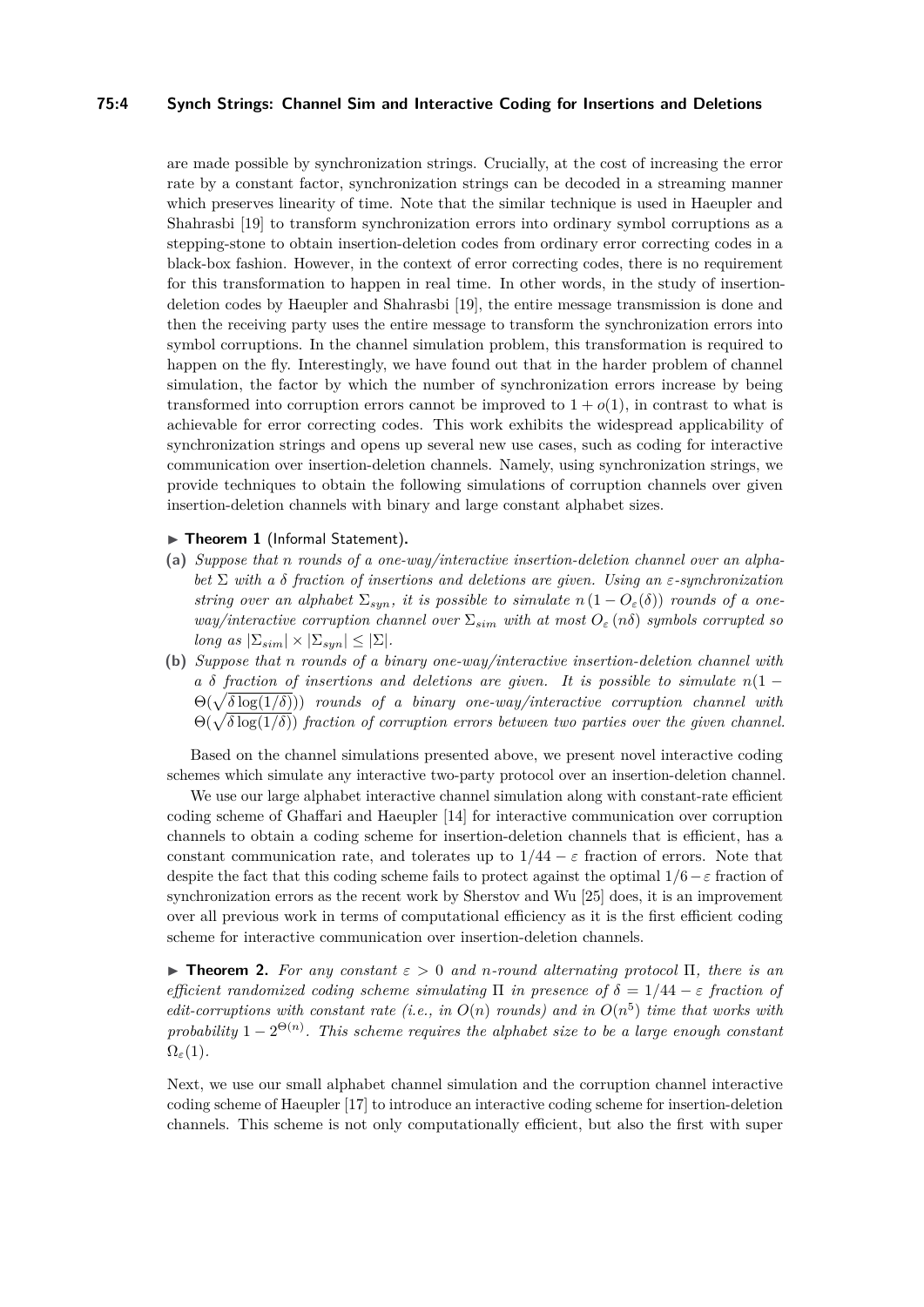constant communication rate. In other words, this is the first coding scheme for interactive communication over insertion-deletion channels whose rate approaches one as the error fraction drops to zero. Our computationally efficient interactive coding scheme achieves a near-optimal communication rate of  $1 - O(\sqrt{\delta \log(1/\delta)})$  and tolerates a  $\delta$  fraction of errors. Besides computational efficiency and near-optimal communication rate, this coding scheme improves over all previous work in terms of alphabet size. As opposed to coding schemes provided by the previous work $[8, 25]$  $[8, 25]$  $[8, 25]$ , our scheme does not require a large enough constant alphabet and works even for binary alphabets.

<span id="page-4-0"></span>I **Theorem 3.** *For sufficiently small δ, there is an efficient interactive coding scheme for fully adversarial binary insertion-deletion channels which is robust against δ fraction of edit-corruptions, achieves a communication rate of*  $1 - \Theta(\sqrt{\delta \log(1/\delta)})$ *, and works with*  $\text{probability } 1 - 2^{-\Theta(n\delta)}$ .

We also utilize the channel simulations in one-way settings to provide efficient binary insertion-deletion codes correcting *δ*-fraction of synchronization errors–for *δ* smaller than some constant–with a rate of  $1 - \Theta(\sqrt{\delta \log(1/\delta)})$ . This is an improvement in terms of rate-distance trade-off over the state-of-the-art low-rate binary insertion-deletion codes by Guruswami and Wang [\[16\]](#page-13-9). The codes by Guruswami and Wang [16] achieve a rate of  $1 - O(\sqrt{\delta} \log(1/\delta)).$ 

Finally, we introduce a slightly improved definition of edit-distance tree codes, a generalization of Schulman's original tree codes defined by Braverman et al. [\[8\]](#page-12-12). We show that under our revised definition, edit-distance tree codes are closely related to synchronization strings. For example, edit-distance tree codes can be constructed by merging a regular tree code and a synchronization string. This transfers, for example, Braverman's sub-exponential time tree code construction [\[6\]](#page-12-13) and the candidate construction of Schulman [\[24\]](#page-13-10) from tree codes to edit-distance tree codes. Lastly, as a side note, we will show that with the improved definition, the coding scheme of Braverman et al. [\[8\]](#page-12-12) can tolerate  $1/10 - \varepsilon$  fraction of synchronization errors rather than  $1/18 - \varepsilon$  fraction that the scheme based on their original definition did. This improved definition is independently observed by Sherstov and Wu [\[25\]](#page-13-8).

### **1.1 Definitions and preliminaries**

In this section, we define the channel models and communication settings considered in this work. We also provide notation and define synchronization strings.

**Error model and communication channels.** In this work, we study two types of channels, which we call *corruption channels* and *insertion-deletion channels.* In the corruption channel model, two parties communicate with an alphabet  $\Sigma$ , and if one party sends a message  $c \in \Sigma$ to the other party, then the other party will receive a message  $\tilde{c} \in \Sigma$ , but it may not be the case that  $c = \tilde{c}$ .

In the one-way communication setting over an insertion-deletion channel, messages to the listening party may be inserted, and messages sent by the sending party may be deleted. The two-way channel requires a more careful setup. We emphasize that we cannot hope to protect against arbitrary insertions and deletions in the two-way setting because in the messagedriven model, a single deletion could cause the protocol execution to "hang." Therefore, following the standard model of Braverman et al.'s work [\[8\]](#page-12-12) that is employed in all other previous works on this problem [\[25\]](#page-13-8), we restrict our attention to *edit corruptions*, which consist of a single deletion followed by a single insertion, which may be aimed at either party. Braverman et al. [\[8\]](#page-12-12) provide a detailed discussion on their model and show that it is strong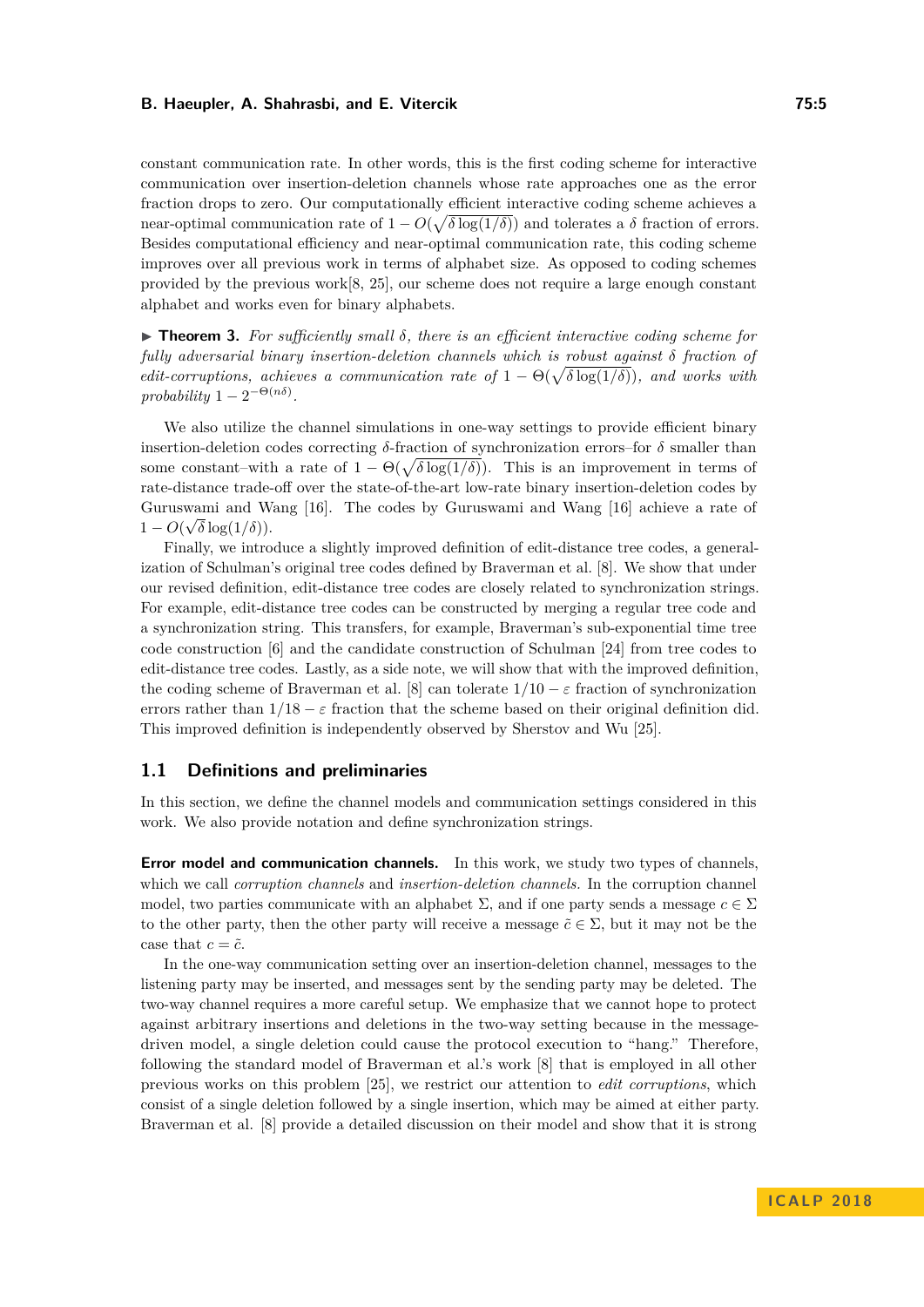### **75:6 Synch Strings: Channel Sim and Interactive Coding for Insertions and Deletions**

enough to generalize other natural models one might consider, including models that utilize clock time-outs to overcome the stalling issue.

In both the one- and two-way communication settings, we study *adversarial channels* with *error rate δ*. Our coding schemes are robust in both the *fully adversarial* and the *oblivious adversary* models.

**Interactive and one-way communication protocols.** In an *interactive protocol* Π over a channel with an alphabet  $\Sigma$ , Alice and Bob begin with two inputs from  $\Sigma^*$  and then engage in *n rounds* of communication. In a single round, each party either listens for a message or sends a message, where this choice and the message, if one is generated, depends on the party's state, its input, and the history of the communication thus far. After the *n* rounds, the parties produce an output. We study *alternating protocols*, where each party sends a message every other round and listens for a message every other round. In this message-driven paradigm, a party "sleeps" until a new message comes, at which point the party performs a computation and sends a message to the other party. In the presence of noise, we say that a protocol Π' *robustly simulates* a deterministic protocol Π over a channel  $C$  if given any inputs for Π, the parties can decode the transcript of the execution of Π on those inputs over a noise-free channel from the transcript of the execution of  $\Pi'$  over *C*.

Finally, we also study *one-way communication*, where one party sends all messages and the other party listens. Coding schemes in this setting are known as *error-correcting codes*.

**Synchronization Strings.** In short, synchronization strings [\[19\]](#page-13-1) allow communicating parties to protect against synchronization errors by indexing their messages without blowing up the communication rate. We describe this technique by introducing two intermediaries, *C<sup>A</sup>* and *CB*, that conduct the communication over the given insertion-deletion channel. *C<sup>A</sup>* receives all symbols that Alice wishes to send to Bob,  $C_A$  sends the symbols to  $C_B$ , and *C<sup>B</sup>* communicates the symbols to Bob. *C<sup>A</sup>* and *C<sup>B</sup>* handle the synchronization strings and all the extra work that is involved in keeping Alice and Bob in sync by guessing the actual index of symbols received by  $C_B$ . In this way, Alice and Bob communicate via  $C_A$  and  $C_B$ as though they were communicating over a half-error channel.

Unfortunately, trivially attaching the indices  $1, 2, \ldots, n$  to each message will not allow us to maintain a near optimal communication rate. If *C<sup>A</sup>* attaches an index to each of Alice's messages, it would increase the size of Σ by a factor of *n* and the rate would increase by a factor of 1*/* log *n*, which is far from optimal. Synchronization strings allow the communicating parties to index their messages using an alphabet size that is independent of the total communication length *n*.

Suppose that with each of Alice's *n* messages, *C<sup>A</sup>* sends an encoding of her index using a symbol from Σ. Let *S* be a "synchronization string" consisting of all *n* encoded indices sent by  $C_A$ . Further, suppose that the adversary injects a total of  $n\delta$  insertions and deletions, thus transforming the string *S* to the string  $S_{\tau}$ . Let some element of *S* like  $S[i]$  pass through the channel without being deleted by the adversary and arrive as  $S_{\tau}[j]$ . We call  $S_{\tau}[j]$  a *successfully transmitted symbol*.

We assume that  $C_A$  and  $C_B$  know the string  $S$  *a priori*. The intermediary  $C_B$  will receive a set of transmitted indices  $S_{\tau}[1], \ldots, S_{\tau}[n]$ . Upon receipt of the *j*th transmitted index,  $C_B$ guesses the actual index of the received symbol when sent by *CA*. We call the algorithm that  $C_B$  runs to determine this an  $(n, \delta)$ *-indexing algorithm*. The algorithm can also return a symbol  $\top$  which represents an "I don't know" response. Any successfully transmitted symbols that is decoded incorrectly is called a *misdecoding*. The number of misdecodings that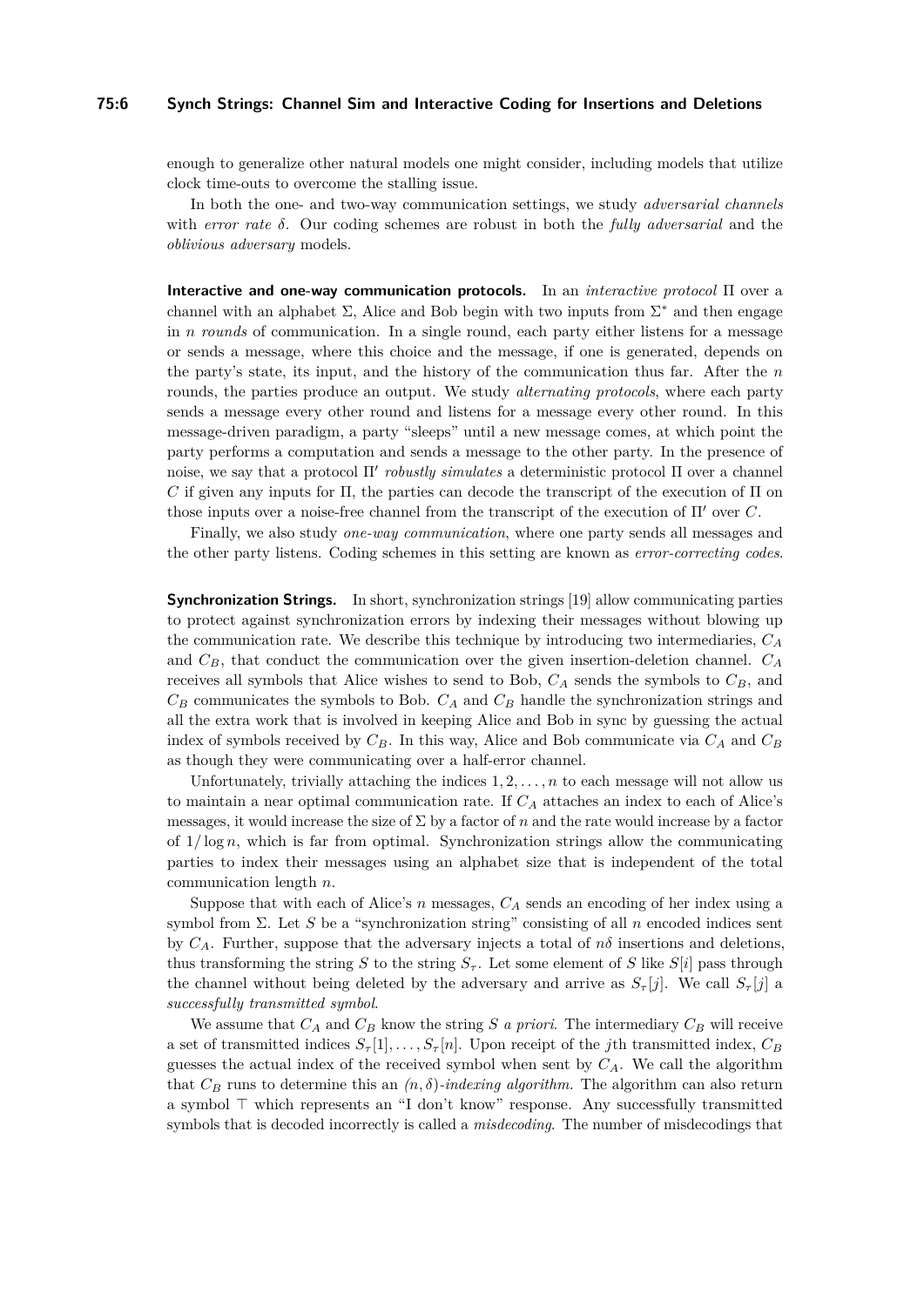an  $(n, \delta)$ -indexing algorithm might produced is used as a measure to valuate its quality. An indexing algorithm is *streaming* if its guess for a received symbol only depends on previously arrived symbols.

Haeupler and Shahrasbi [\[19\]](#page-13-1) defined a family of synchronization strings that admit an  $(n, \delta)$ -indexing algorithm with strong performance.

**Definition 4** ( $\varepsilon$ -Synchronization String). A string  $S \in \Sigma^n$  is an  $\varepsilon$ -synchronization string if for every  $1 \leq i < j < k \leq n+1$  we have that  $ED(S[i, j), S[j, k)) > (1 - \varepsilon)(k - i)$ .

Haeupler and Shahrasbi [\[19,](#page-13-1) [20\]](#page-13-11) prove the existence and provide several fast constructions for  $\varepsilon$ -synchronization strings and provide a streaming  $(n, \delta)$ -indexing algorithm that returns a solution with  $\frac{c_i}{1-\varepsilon} + \frac{c_d\varepsilon}{1-\varepsilon}$  misdecodings. The algorithm runs in time  $O(n^5)$ , spending  $O(n^4)$ on each received symbol.

# **2 Channel Simulations**

In this section, we show how *ε*-synchronization strings can be used as a powerful tool to simulate corruption channels over insertion-deletion channels. In Section [3,](#page-11-0) we use these simulations to introduce coding schemes resilient to insertion-deletion errors.

### <span id="page-6-0"></span>**2.1 One-way channel simulation over a large alphabet**

Assume that Alice and Bob have access to *n* rounds of communication over a one-way insertiondeletion channel where the adversary is allowed to insert or delete up to  $n\delta$  symbols. In this situation, we formally define a corruption channel simulation over the given insertion-deletion channel as follows:

 $\triangleright$  **Definition 5** (Corruption Channel Simulation). Let Alice and Bob have access to *n* rounds of communication over a one-way insertion-deletion channel with the alphabet  $\Sigma$ . The adversary may insert or delete up to  $n\delta$  symbols. Intermediaries  $C_A$  and  $C_B$  *simulate*  $n'$  rounds of a corruption channel with alphabet  $\Sigma_{sim}$  over the given channel as follows. First, the adversary can insert a number of symbols into the insertion-deletion channel between *C<sup>A</sup>* and *CB*. Then for  $n'$  rounds  $i = 1, \ldots, n'$ , the following procedure repeats:

- **1.** Alice gives  $X_i \in \Sigma_{sim}$  to  $C_A$ .
- **2.** Upon receiving  $X_i$  from Alice,  $C_A$  wakes up and sends a number of symbols (possibly zero) from the alphabet  $\Sigma$  to  $C_B$  through the given insertion-deletion channel. The adversary can delete any of these symbols or insert symbols *before*, *among*, or *after* them.
- **3.** Upon receiving symbols from the channel, *C<sup>B</sup>* wakes up and reveals a number of symbols (possibly zero) from the alphabet  $\Sigma_{sim}$  to Bob. We say all such symbols are *triggered* by *X<sup>i</sup>* .

Throughout this procedure, the adversary can insert or delete up to  $n\delta$  symbols. However,  $C_B$  is required to reveal exactly  $n'$  symbols to Bob regardless of the adversary's actions. Let  $\tilde{X}_1, \dots, \tilde{X}_{n'} \in \Sigma_{sim}$  be the symbols revealed to Bob by  $C_B$ . This procedure successfully simulates *n*<sup>'</sup> rounds of a corruption channel with a  $\delta'$  fraction of errors if for all but  $n'\delta'$ elements *i* of the set  $\{1, \ldots, n'\}$ , the following conditions hold: 1)  $\tilde{X}_i = X_i$ ; and 2)  $\tilde{X}_i$  is triggered by *X<sup>i</sup>* .

When  $\tilde{X}_i = X_i$  and  $\tilde{X}_i$  is triggered by  $X_i$ , we call  $\tilde{X}_i$  an *uncorrupted symbol*. The second condition, that  $\tilde{X}_i$  is triggered by  $X_i$ , is crucial to preserving linearity of time, which is the fundamental quality that distinguishes channel simulations from channel codings. It forces *C<sup>A</sup>* to communicate each symbol to Alice as soon as it arrives. Studying channel simulations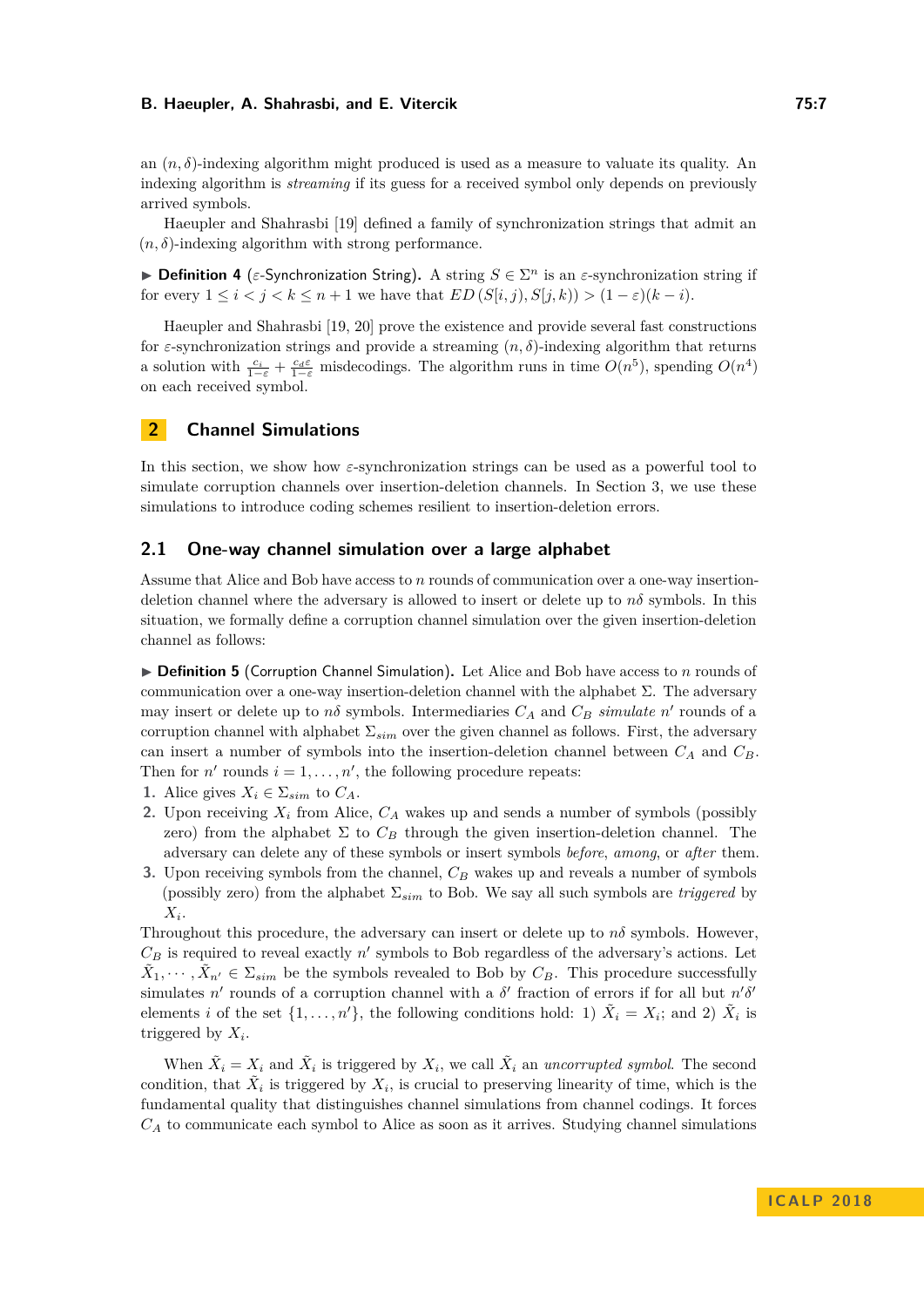### **75:8 Synch Strings: Channel Sim and Interactive Coding for Insertions and Deletions**

satisfying this condition is especially important in situations where Bob's messages depends on Alice's, and vice versa.

Conditions (1) and (2) also require that *C<sup>B</sup>* conveys at most one uncorrupted symbol each time he wakes up. As the adversary may delete  $n\delta$  symbols from the insertion-deletion channel,  $C_B$  will wake up at most  $n(1 - \delta)$  times. Therefore, we cannot hope for a corruption channel simulation where Bob receives more than  $n(1 - \delta)$  uncorrupted symbols. In the following theorem, we prove something slightly stronger: no deterministic one-way channel simulation can guarantee that Bob receives more than  $n(1 - 4\delta/3)$  uncorrupted symbols and if the simulation is randomized, the expected number of uncorrupted transmitted symbols is at most  $n(1 - 7\delta/6)$ . This puts channel simulation in contrast to channel coding as one can recover  $1 - \delta - \varepsilon$  fraction of symbols there (as shown in [\[19\]](#page-13-1)).

▶ **Theorem 6.** Assume that *n* uses of a one-way insertion-deletion channel over an arbit*rarily large alphabet* Σ *with a δ fraction of insertions and deletions are given. There is no deterministic simulation of a corruption channel over any alphabet* Σ*sim where the simulated channel guarantees more than*  $n(1 - 4\delta/3)$  *uncorrupted transmitted symbols. If the simulation is randomized, the expected number of uncorrupted transmitted symbols is at most*  $n(1-\frac{7\delta}{6})$ .

We now provide a channel simulation using *ε*-synchronization strings. Every time *C<sup>A</sup>* receives a symbol from Alice (from an alphabet  $\Sigma_{sim}$ ),  $C_A$  appends a new symbol from a predetermined *ε*-synchronization string over an alphabet Σ*syn* to Alice's symbol and sends it as one message through the channel. On the other side of channel, suppose that *C<sup>B</sup>* has already revealed some number of symbols to Bob. Let I*<sup>B</sup>* be the index of the next symbol *C<sup>B</sup>* expects to receive. Upon receiving a new symbol from  $C_A$ ,  $C_B$  uses the part of the message coming from the synchronization string to guess the index of the message Alice sent. We will refer to this decoded index as  $I_A$  and its actual index as  $I_A$ . If  $I_A < I_B$ , then  $C_B$  reveals nothing to Bob and ignores the message he just received. Meanwhile, if  $I_A = I_B$ , then  $C_B$ reveals Alice's message to Bob. Finally, if  $I_A > I_B$ , then  $C_B$  sends a dummy symbol to Bob and then sends Alice's message.Theorem [7](#page-7-0) details the simulation guarantees.

<span id="page-7-0"></span>**Findmen 7.** Assume that *n* uses of a one-way insertion-deletion channel over an alphabet  $\Sigma$ *with a δ fraction of insertions and deletions are given. Using an ε-synchronization string over an alphabet*  $\Sigma_{sum}$ *, it is possible to simulate*  $n(1 - \delta)$  *rounds of a one-way corruption channel over*  $\Sigma_{sim}$  *with at most*  $2n\delta(2+(1-\varepsilon)^{-1})$  *symbols corrupted so long as*  $|\Sigma_{sim}| \times |\Sigma_{syn}| \leq |\Sigma|$ *and*  $\delta$  < 1/7*.* 

### **2.2 Interactive channel simulation over a large alphabet**

We now turn to channel simulations for interactive channels. As in Section [2.1,](#page-6-0) we formally define a corruption interactive channel simulation over a given insertion-deletion interactive channel. We then use synchronization strings to present one such simulation.

▶ Definition 8 (Corruption Interactive Channel Simulation). Let Alice and Bob have access to *n* rounds of communication over an interactive insertion-deletion channel with alphabet Σ. The adversary may insert or delete up to *nδ* symbols. The intermediaries  $C_A$  and  $C_B$ *simulate n*<sup>'</sup> rounds of a corruption interactive channel with alphabet  $\Sigma_{sim}$  over the given channel as follows. The communication starts when Alice gives a symbol from Σ*sim* to *CA*. Then Alice, Bob, *CA*, and *C<sup>B</sup>* continue the communication as follows:

**1.** Whenever  $C_A$  receives a symbol from Alice or  $C_B$ , he either reveals a symbol from  $\Sigma_{sim}$ to Alice or sends a symbol from  $\Sigma$  through the insertion-deletion channel to  $C_B$ .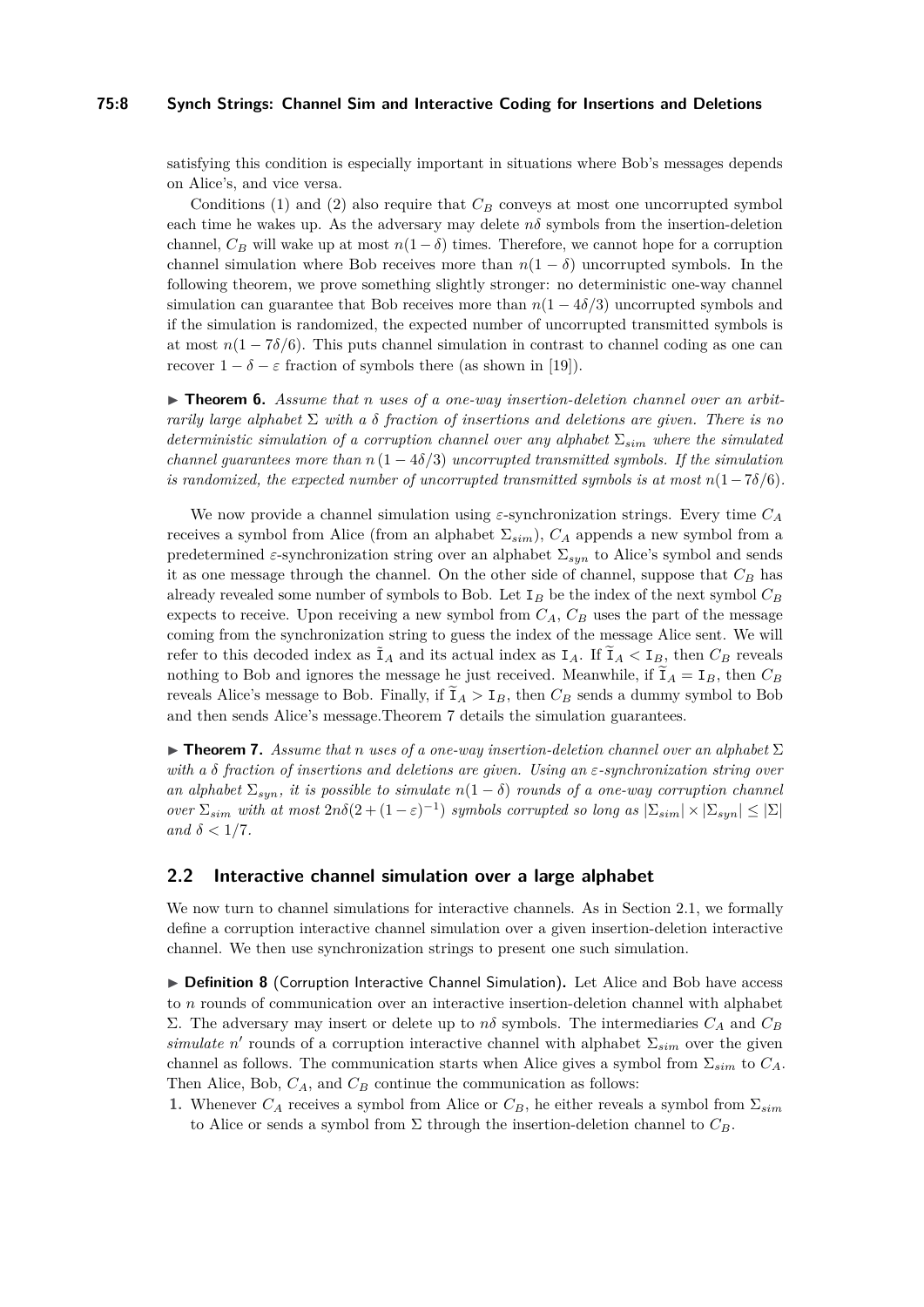- **2.** Whenever  $C_B$  receives a symbol from Bob or  $C_A$ , he either reveals a symbol from  $\Sigma_{sim}$ to Bob or send a symbols from  $\Sigma$  through the insertion-deletion channel to  $C_A$ .
- **3.** Whenever  $C_B$  reveals a symbol to Bob, Bob responds with a new symbol from  $\Sigma_{sim}$ .
- **4.** Whenever  $C_A$  reveals a symbol to Alice, Alice responds with a symbol in  $\Sigma_{sim}$  except for the  $\frac{n'}{2}$  $\frac{\pi}{2}$ th time.

Throughout this procedure, the adversary can inject up to  $n\delta$  edit corruptions. However, regardless of the adversary's actions,  $C_A$  and  $C_B$  have to reveal exactly  $n'/2$  symbols to Alice and Bob respectively.

Let  $X_1, \ldots, X_{n'}$  be the symbols Alice gives to  $C_A$  and  $\tilde{X}_1, \ldots, \tilde{X}_{n'} \in \Sigma_{sim}$  be the symbols  $C_B$  reveals to Bob. Similarly, Let  $Y_1, \ldots, Y_{n'}$  be the symbols Bob gives to  $C_B$ and  $\tilde{Y}_1, \ldots, \tilde{Y}_{n'} \in \Sigma_{sim}$  be the symbols  $C_A$  reveals to Alice. We call each pair of tuples  $(X_i, \tilde{X}_i)$  and  $(Y_i, \tilde{Y}_i)$  a *round* of the simulated communication. We call a round *corrupted* if its elements are not equal. This procedure successfully simulates  $n'$  rounds of a corruption interactive channel with a  $\delta'$  fraction of errors if for all but  $n'\delta'$  of the rounds are corrupted.

The protocol and analysis in this large alphabet setting are similar to the harder case where the alphabet is binary. We cover interactive communication for the binary setting in the next section.

<span id="page-8-0"></span>I **Theorem 9.** *Assume that n uses of an interactive insertion-deletion channel over an alphabet* Σ *with a δ fraction of insertions and deletions are given. Using an ε-synchronization string over an alphabet*  $\Sigma_{syn}$ *, it is possible to simulate*  $n - 2n\delta(1 + (1 - \varepsilon)^{-1})$  *uses of an interactive corruption channel over*  $\Sigma_{sim}$  *with at most a*  $\frac{2\delta(5-3\varepsilon)}{1-\varepsilon+2\varepsilon\delta-4\delta}$  fraction of symbols *corrupted so long as*  $|\Sigma_{sim}| \times |\Sigma_{syn}| \leq |\Sigma|$  *and*  $\delta < 1/14$ *.* 

## **2.3 Binary interactive channel simulation**

We now show that with the help of synchronization strings, a binary interactive insertiondeletion channel can be used to simulate a binary interactive corruption channel, inducing a  $\tilde{z}$  $O(\sqrt{\delta})$  fraction of bit-flips. In this way, the two communicating parties may interact as though they are communicating over a corruption channel. They therefore can employ corruption channel coding schemes while using the simulator as a black box means of converting the insertion-deletion channel to a corruption channel.

The key difference between this simulation and the one-way, large alphabet simulation is that Alice and Bob communicate through *C<sup>A</sup>* and *C<sup>B</sup>* for *blocks* of *r* rounds, between which *C<sup>A</sup>* and *C<sup>B</sup>* check if they are in sync. Due to errors, there may be times when Alice and Bob are in disagreement about which block, and what part of the block, they are in. *C<sup>A</sup>* and *C<sup>B</sup>* ensure that Alice and Bob are in sync most of the time.

When Alice sends *C<sup>A</sup>* a message from a new block of communication, *C<sup>A</sup>* holds that message and alerts  $C_B$  that a new block is beginning.  $C_A$  does this by sending  $C_B$  a header that is a string consisting of a single one followed by  $s-1$  zeros  $(10^{s-1})$ . Then,  $C_A$  indicates which block Alice is about to start by sending a synchronization symbol to *CB*. Meanwhile, when  $C_B$  receives a 10<sup>*s*−1</sup> string, he listens for the synchronization symbol, makes his best guess about which block Alice is in, and then communicates with Bob and *C<sup>A</sup>* accordingly. This might entail sending dummy blocks to Bob or *C<sup>A</sup>* if he believes that they are in different blocks. To describe the guarantee that our simulation provides, we first define *block corruption channels*.

▶ **Definition 10** (Block Corruption Channel). An *n*-round adversarial corruption channel is called a  $(\delta, r)$ -block corruption channel if the adversary is restricted to corrupt  $n\delta$  symbols which are covered by  $n\delta/r$  blocks of *r* consecutively transmitted symbols.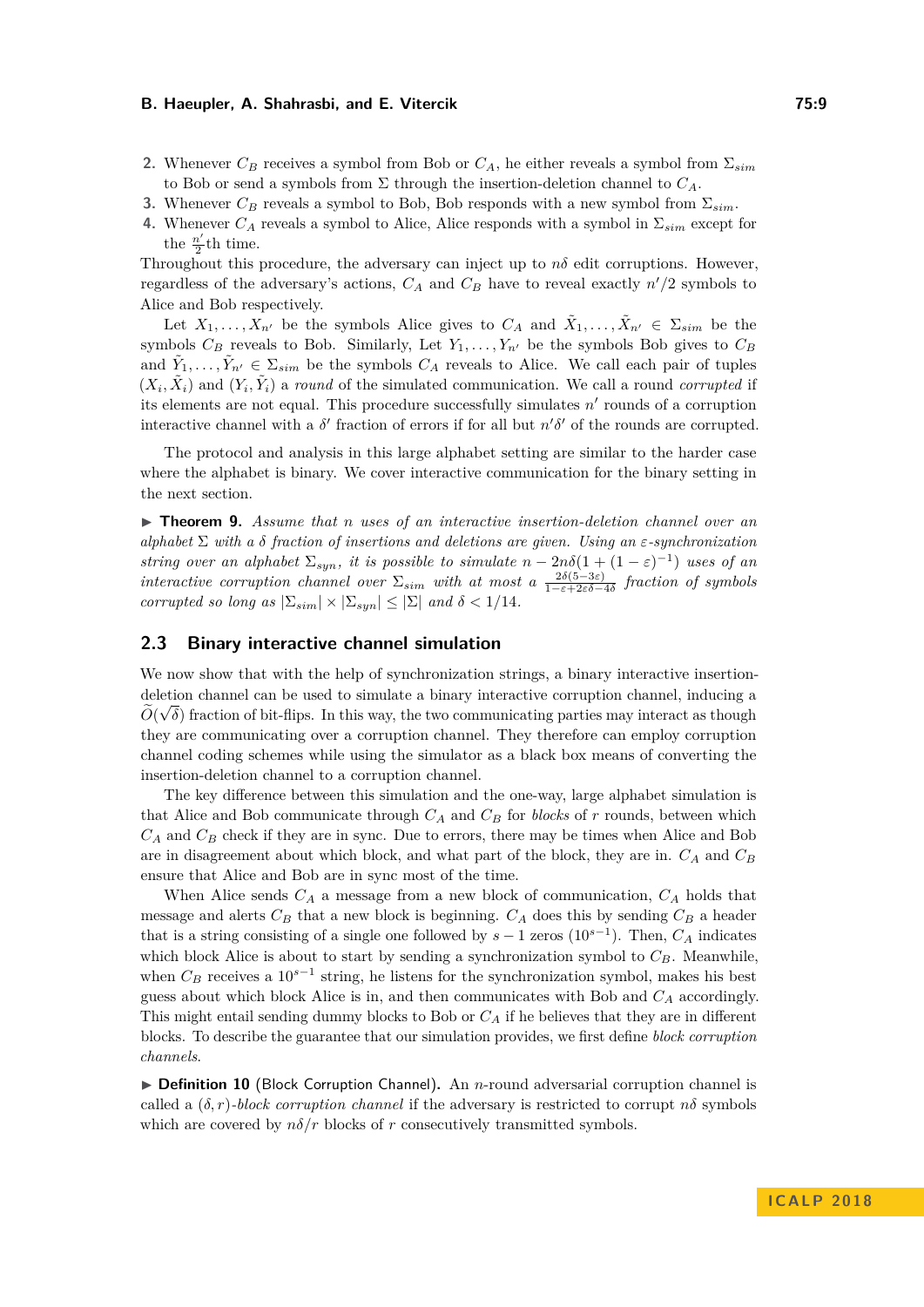### **75:10 Synch Strings: Channel Sim and Interactive Coding for Insertions and Deletions**

<span id="page-9-0"></span>▶ **Theorem 11.** *Suppose that n rounds* of *a binary interactive insertion-deletion channel with a δ fraction of insertions and deletions are given. For sufficiently small δ, it is possible to deterministically simulate*  $n(1 - \Theta(\sqrt{\delta \log(1/\delta)}))$  *rounds of a binary interactive*  $(\Theta(\sqrt{\delta \log(1/\delta)}), \sqrt{(1/\delta) \log(1/\delta)})$ -block corruption channel between two parties, Alice and *Bob, assuming that all substrings of form*  $10^{s-1}$  *where*  $s = c \log(1/\delta)$  *that Alice sends can be covered by* not *intervals of*  $\sqrt{(1/\delta)\log(1/\delta)}$  *consecutive rounds. The simulation is performed efficiently if the synchronization string is efficient.*

**Proof Sketch.** Suppose Alice and Bob communicate via intermediaries *C<sup>A</sup>* and *C<sup>B</sup>* who act according to the algorithm described above. In total, Alice and Bob will attempt to communicate  $n<sub>s</sub>$  bits to one another over the simulated channel, while  $C_A$  and  $C_B$ communicate a total of *n* bits to one another. The adversary is allowed to insert or delete up to *nδ* symbols and  $C_A$  sends  $n/2$  bits, so  $C_B$  may receive between  $n/2 - n\delta$  and  $n/2 + n\delta$ symbols. To prevent  $C_B$  from stalling indefinitely,  $C_B$  only listens to the first  $n(1-2\delta)/2$ bits he receives.

For  $r = \sqrt{(1/\delta)\log(1/\delta)}$ , we define a *chunk* to be  $r_c := (s + |\Sigma_{syn}| + r/2)$  consecutive bits that are sent by  $C_A$  to  $C_B$ . In particular, a chunk corresponds to a section header and synchronization symbol followed by *r/*2 rounds of messages sent from Alice. As *C<sup>B</sup>* cares about the first  $n(1 - 2\delta)/2$  bits it receives, there are  $\frac{n(1-2\delta)}{2r_c}$  chunks in total. Hence,  $n_s = \frac{n(1-2\delta)}{2r_s}$  $\frac{1-2\delta}{2r_c} \cdot r$  since  $C_B$  and  $C_A$ 's communication is alternating.

Note that if Alice sends a substring of form 10*<sup>s</sup>*−<sup>1</sup> in the information part of a chunk, then Bob mistakenly detects a new block. With this in mind, we say a chunk is *good* if:

- **1.** No errors are injected in the chunk or affecting *CB*'s detection of the chunk's header,
- **2.** *C<sup>B</sup>* correctly decodes the index that *C<sup>A</sup>* sends during the chunk, and
- **3.**  $C_A$  does not send a 10<sup>*s*−1</sup> substring in the information portion of the chunk.

If a chunk is not good, we call it *bad*. If the chunk is bad because  $C_B$  does not decode *CA*'s index correctly even though they were in sync and no errors were injected, then we call it *decoding-bad*. If it is bad because Alice sends a 10*<sup>s</sup>*−<sup>1</sup> substring, we call it *zero-bad* and otherwise, we call it *error-bad*. Throughout the protocol,  $C_B$  uses the variable  $I_B$  to denote the next index of the synchronization string  $C_B$  expects to receive and we use  $I_A$  to denote the index of the synchronization string *C<sup>A</sup>* most recently sent. Notice that if a chunk is good and  $I_A = I_B$ , then all messages are correctly conveyed.

We now bound the maximum number of bad chunks that occur over the course of the simulation. Suppose the adversary injects errors into the *i th* chunk, making that chunk bad. The  $(i + 1)$ <sup>th</sup> chunk may also be bad, since Bob may not be listening for  $10^{s-1}$  from  $C_A$ when  $C_A$  sends them, and therefore may miss the block header. However, if the adversary does not inject any errors into the  $(i + 1)$ <sup>th</sup> and the  $(i + 2)$ <sup>th</sup> chunk, then the  $(i + 2)$ <sup>th</sup> chunk will be good. In effect, a single error may render at most two chunks useless. Since the adversary may inject  $n\delta$  errors into the insertion-deletion channel, this means that the number of chunks that are error-bad is at most  $2n\delta$ . Additionally, by assumption, the number of zero-bad chunks is also at most *nδ*.

We also must consider the fraction of rounds that are decoding-bad. In order to do this, we appeal to Theorem 6.24 from [\[19\]](#page-13-1), which guarantees that if an  $\varepsilon$ -synchronization string of length  $N$  is sent over an insertion-deletion channel with a  $\delta'$  fraction of insertions and deletions, then the receiver will decode the index of the received symbol correctly for all but  $2N\delta'/(1-\epsilon)$  symbols. In this context, *N* is the number of chunks, i.e.  $N = n(1-2\delta)/(2r_c)$ , and the fraction of chunks corrupted by errors is  $\delta' = 4n\delta/N$ . Therefore, the total number of bad chunks is at most  $4\delta n + 2N\delta'/(1 - \varepsilon) = 4\delta n(3 - \varepsilon)/(1 - \varepsilon)$ .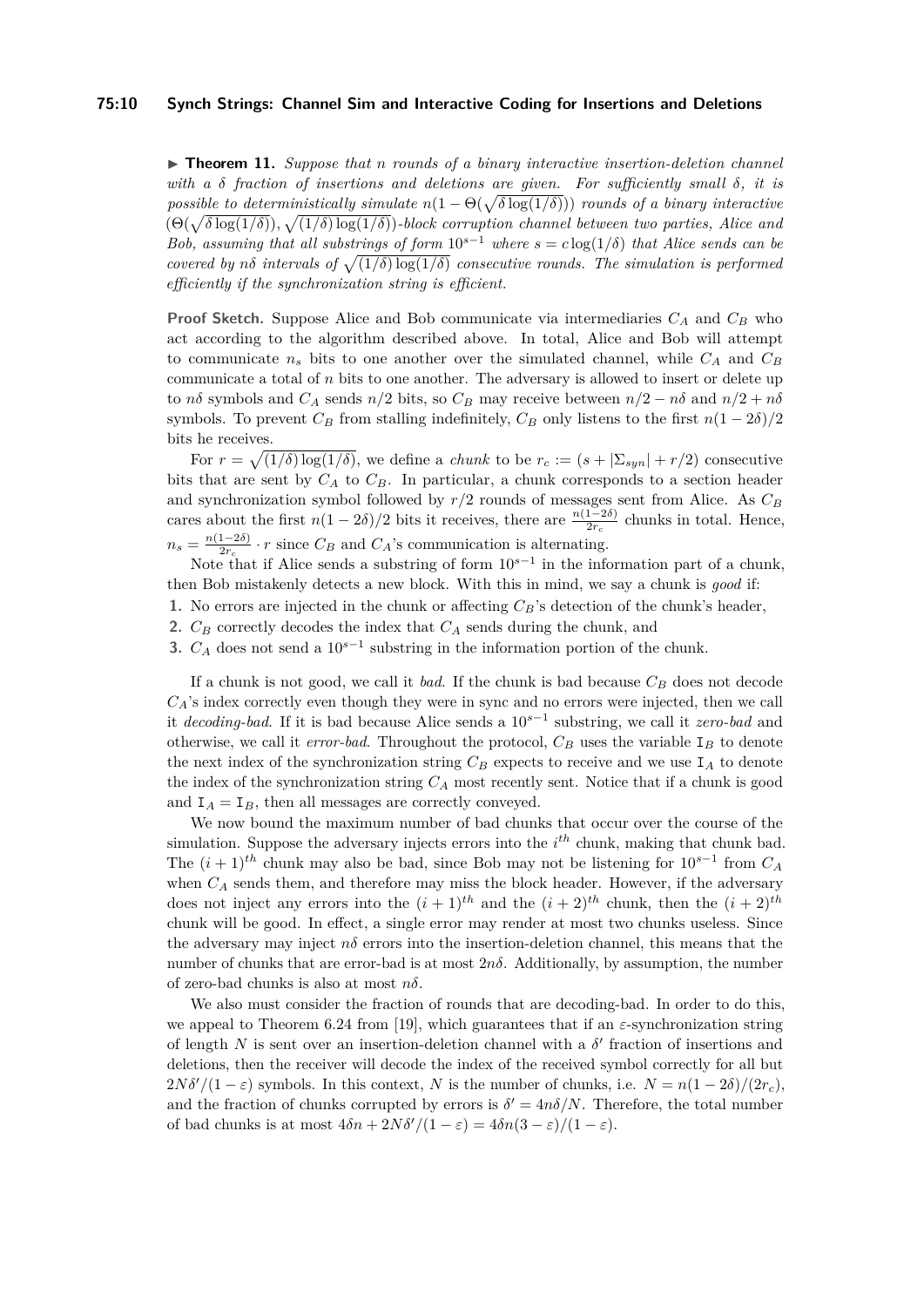In the rest of the proof, which is available in the extended version of this paper, we show that all but  $12\frac{3-\epsilon}{1-\epsilon} \cdot \delta n$  chunks are good chunks and have  $I_A = I_B$  upon their arrival on Bob's side and we conclude that the simulated channel is a  $\left(\frac{3-\varepsilon}{1-\varepsilon}\frac{24\delta}{1-2\delta}r_c,r\right)$ -block corruption channel. For the asymptotically optimal choice of  $r = \sqrt{(1/\delta)\log(1/\delta)}$ , we derive the simulation described in the theorem statement.

The simulation stated in Theorem [11](#page-9-0) burdens an additional condition on Alice's stream of bits by requiring it to have a limited number of substrings of form 10*s*−<sup>1</sup> . We now introduce a high probability technique to modify a general interactive communication protocol in a way that makes all substrings of form 10*s*−<sup>1</sup> in Alice's stream of bits fit into *nδ* intervals of length  $r = \sqrt{(1/\delta) \log(1/\delta)}$ .

<span id="page-10-0"></span>▶ **Lemma 12.** *Assume that n rounds* of a binary interactive insertion-deletion channel with *an oblivious adversary who is allowed to inject nδ errors are given. There is a pre-coding scheme that can be utilized on top of the simulation introduced in Theorem [11.](#page-9-0) It modifies the stream of bits sent by Alice so that with probability*  $1 - e^{-\frac{c-3}{2}n\delta \log \frac{1}{\delta}(1+o(1))}$ , all substrings of *form*  $10^{s-1}$  *where*  $s = c \log(1/\delta)$  *in the stream of bits Alice sends over the simulated channel can be covered by*  $n\delta$  *intervals of length*  $r = \sqrt{(1/\delta) \log(1/\delta)}$ . This pre-coding scheme comes *at the cost of a*  $\Theta(\sqrt{\delta \log(1/\delta)})$  *fraction of the bits Alice sends through the simulated channel.* 

**Proof sketch.** In the simulation process, each  $r/2$  consecutive bits Alice sends forms one of the chunks *C<sup>A</sup>* sends to *C<sup>B</sup>* alongside some headers. The idea of this pre-coding scheme is simple. Alice uses the first *s/*2 data bits (and not the header) of each chunk to share *s/*2 randomly generated bits with Bob (instead of running the interactive protocol) and then both of them extract a string  $S'$  of  $r/2$  ( $s/2$ )-wise independent random variables. Then, Alice XORs the rest of data bits she passes to  $C_A$  with  $S'$  and Bob XORs those bits with  $S'$ again to retrieve the original data. In the extended version, we show that this pre-coding scheme guarantees the requirements mentioned in the theorem statement.

Applying this pre-coding for  $c \geq 3$  on top of the simulation from Theorem [11](#page-9-0) implies the following.

<span id="page-10-2"></span>▶ **Theorem 13.** Suppose that *n* rounds of a binary interactive insertion-deletion channel *with a δ fraction of insertions and deletions performed by an oblivious adversary are given. For sufficiently small*  $\delta$ *, it is possible to simulate*  $n(1 - \Theta(\sqrt{\delta \log(1/\delta)}))$  *rounds of a binary interactive*  $(\Theta(\sqrt{\delta \log(1/\delta)})$ ,  $\sqrt{(1/\delta) \log 1/\delta})$ -block corruption channel between two parties *over the given channel. The simulation works with probability*  $1 - \exp(-\Theta(n\delta \log(1/\delta)))$  *and is efficient if the synchronization string is efficient.*

<span id="page-10-1"></span>▶ **Lemma 14.** Suppose that *n* rounds of a binary, interactive, fully adversarial insertion*deletion channel with a δ fraction of insertions and deletions are given. The pre-coding scheme proposed in Lemma [12](#page-10-0) ensures that the stream of bits sent by Alice contains fewer than*  $n\delta$  *substrings of form*  $10^{s-1}$  *for*  $s = c \log(1/\delta)$  *and*  $c > 5$  *with probability*  $1 - e^{-\Theta(n\delta \log(1/\delta))}$ .

Theorem [11](#page-9-0) and Lemma [14](#page-10-1) allow us to conclude that one can perform the simulation stated in Theorem [11](#page-9-0) over any interactive protocol with high probability. Note that one can trivially extend the results of Theorems [11](#page-9-0) and [13](#page-10-2) to one-way binary communication by ignoring the bits Bob sends.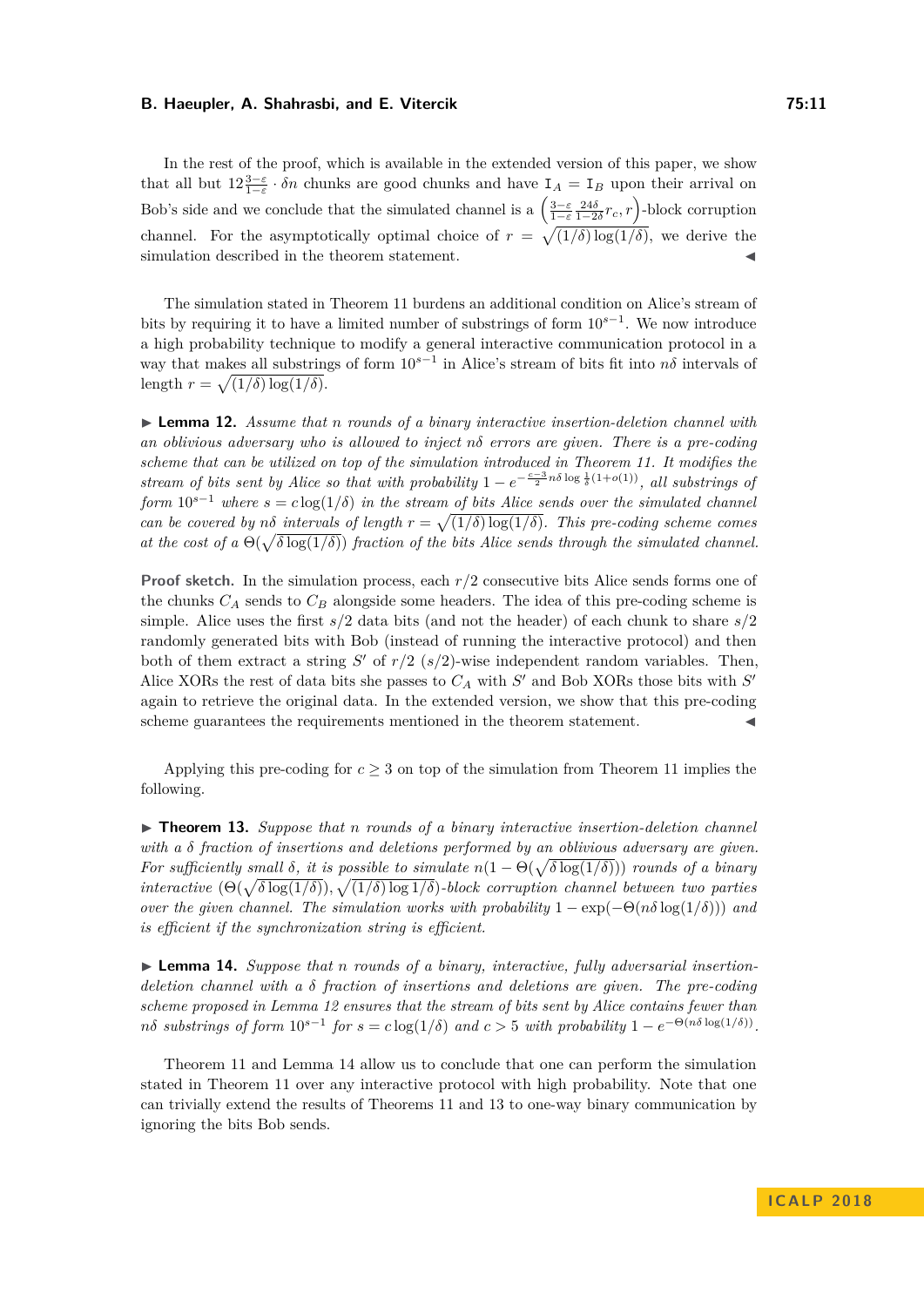### <span id="page-11-0"></span>**3 Applications: New Interactive Coding Schemes**

<span id="page-11-2"></span>**Efficient Coding Scheme Tolerating 1***/***44 Fraction of Errors.** In this section, we will provide an efficient coding scheme for interactive communication over insertion-deletion channels by first making use of large alphabet interactive channel simulation provided in Theorem [9](#page-8-0) to effectively transform the given channel into a simple corruption interactive channel and then use the efficient constant-rate coding scheme of Ghaffari and Haeupler [\[14\]](#page-12-3) on top of the simulated channel. This will give an efficient constant-rate interactive communication over large enough constant alphabets as described in Theorem [2.](#page-3-0) We review the following theorem of Ghaffari and Haeupler [\[14\]](#page-12-3) before proving Theorem [2.](#page-3-0)

<span id="page-11-1"></span> $\triangleright$  **Theorem 15** (Theorem 1.1 from [\[14\]](#page-12-3)). *For any constant*  $\varepsilon > 0$  *and n-round protocol*  $\Pi$  *there is a randomized non-adaptive coding scheme that robustly simulates* Π *against an adversarial error rate of*  $\rho \leq 1/4 - \varepsilon$  *using*  $N = O(n)$  *rounds, a near-linear*  $n \log^{O(1)} n$  *computational complexity, and failure probability*  $2^{-\Theta(n)}$ *.* 

**Proof of Theorem [2.](#page-3-0)** For a given insertion-deletion interactive channel over alphabet Σ suffering from *δ* fraction of edit-corruption errors, Theorem [9](#page-8-0) enables us to simulate *n* −  $2n\delta(1+(1-\varepsilon')^{-1})$  rounds of ordinary interactive channel with  $\frac{2\delta(5-3\varepsilon')}{1-\varepsilon'+2\varepsilon'\delta-1}$  $\frac{2\delta(5-3\epsilon)}{1-\epsilon'+2\epsilon'\delta-4\delta}$  fraction of symbol by designating  $\log |\Sigma_{syn}|$  bits of each symbol to index simulated channel's symbols with an  $\varepsilon'$ -synchronization string over  $\Sigma_{syn}$ .

One can employ the scheme of Ghaffari and Haeupler [\[14\]](#page-12-3) over the simulated channel as long as error fraction is smaller than 1/4. Note that  $\frac{2\delta(5-3\varepsilon')}{1-\varepsilon'+2\delta\varepsilon'}$  $\left. \frac{2\delta(5-3\varepsilon')}{1-\varepsilon'+2\delta\varepsilon'-4\delta} \right|_{\varepsilon' = 0} = \frac{10\delta}{1-4\delta} < \frac{1}{4} \Leftrightarrow \delta < \frac{1}{44}.$ Hence, as long as  $\delta = 1/44 - \varepsilon$  for  $\varepsilon > 0$ , for small enough  $\varepsilon' = O_{\varepsilon}(1)$ , the simulated channel has an error fraction that is smaller than  $1/4$ . Therefore, by running the efficient coding scheme of Theorem [15](#page-11-1) over this simulated channel one gets a constant rate coding scheme for interactive communication that is robust against  $1/44 - \varepsilon$  fraction of edit-corruptions. Note that this simulation requires the alphabet size to be large enough to contain synchronization symbols (which can come from a polynomially large alphabet in terms of  $\varepsilon'$ ) and also meet the alphabet size requirements of Theorem [15.](#page-11-1) This requires the alphabet size to be  $\Omega_{\varepsilon}(1)$ , i.e., a large enough constant merely depending on *ε*. The success probability and time complexity are direct consequences of Theorem [15](#page-11-1) and Theorem 6.24 from [\[19\]](#page-13-1).

**Efficient Coding Scheme with Near-Optimal Rate over Small Alphabets.** In this section we present another insertion-deletion interactive coding scheme that achieves near-optimal communication efficiency as well as computation efficiency by employing a similar idea as in Section [3.](#page-11-2)

In order to derive a rate-efficient interactive communication coding scheme over small alphabet insertion-deletion channels, simulations described above can be used to simulate a corruption channel and then the rate-efficient interactive coding scheme for corruption channels introduced by Haeupler [\[17\]](#page-13-5) can be used on top of the simulated channel.

<span id="page-11-3"></span>▶ **Theorem 16** (Interactive Coding against Block Corruption). *By choosing an appropriate block length in the Haeupler [\[17\]](#page-13-5) coding scheme for oblivious adversaries, one obtains a robust efficient interactive coding scheme for* (*δb, rb*)*-block corruption channel with communication rate*  $1 - \Theta(\sqrt{\delta_b \max\{\delta_b, 1/r_b\}})$  *that works with probability*  $1 - 2^{-\Theta(n\delta_b/r_b)}$ .

Applying the coding scheme of Theorem [16](#page-11-3) over the simulation from Theorem [13](#page-10-2) implies the following.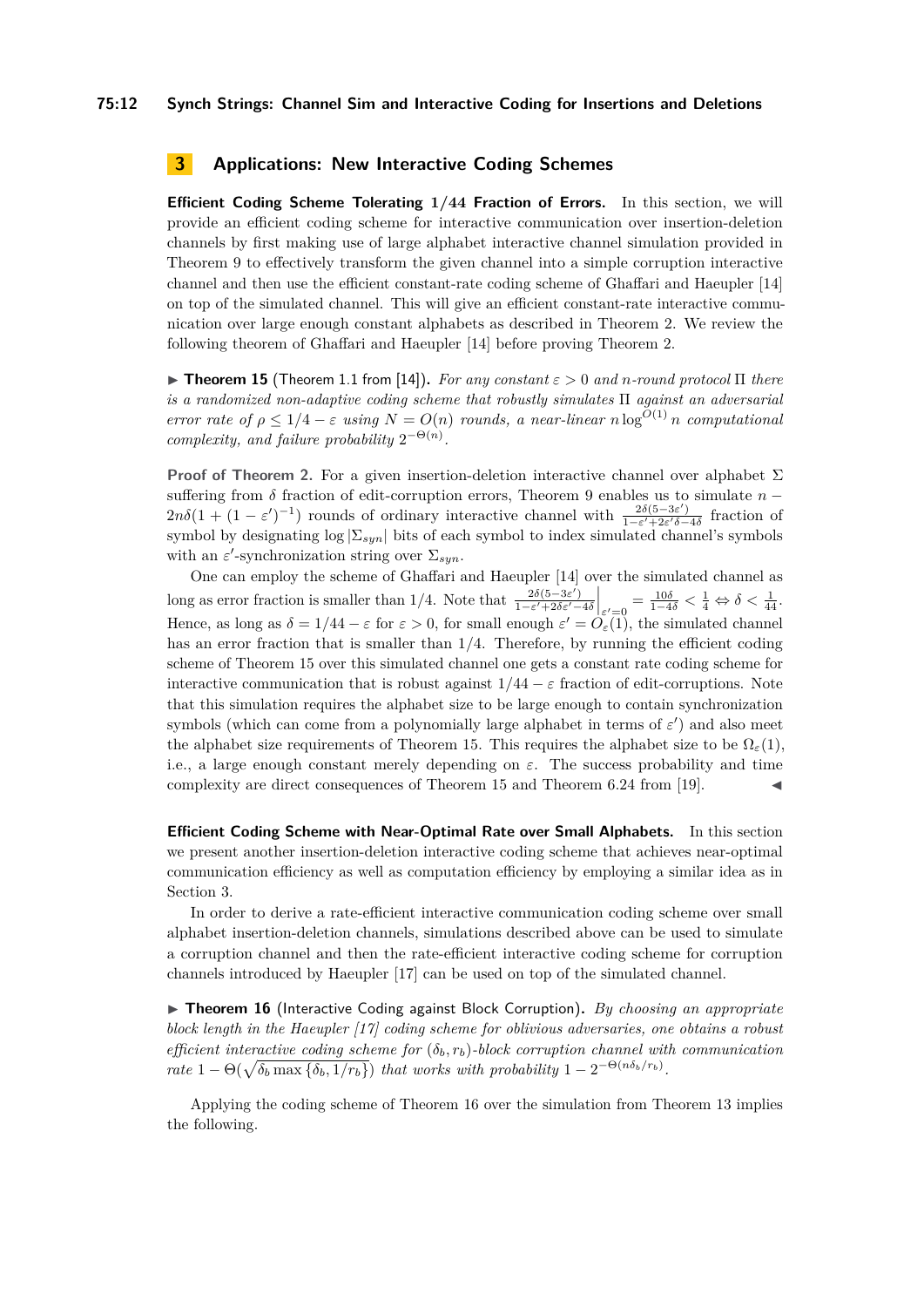**► Theorem 17.** For sufficiently small δ, there is an efficient interactive coding scheme over *binary insertion-deletion channels which, is robust against δ fraction of edit-corruptions by an oblivious adversary, achieves a communication rate of*  $1 - \Theta(\sqrt{\delta \log(1/\delta)})$ *, and works with probability*  $1 - 2^{-\Theta(n\delta)}$ .

Moreover, in the extended version, we show that this result is extendable for the fully adversarial setup, as summarized in Theorem [3.](#page-4-0)

This insertion-deletion interactive coding scheme is, to the best of our knowledge, the first to be computationally efficient, to have communication rate approaching one, and to work over arbitrarily small alphabets.

### **References**

- <span id="page-12-10"></span>**1** Shweta Agrawal, Ran Gelles, and Amit Sahai. Adaptive protocols for interactive communication. In *Information Theory (ISIT), 2016 IEEE International Symposium on*, pages 595–599, 2016.
- <span id="page-12-1"></span>**2** Zvika Brakerski, Yael Tauman Kalai, and Moni Naor. Fast interactive coding against adversarial noise. *Journal of the ACM (JACM)*, 61(6):35, 2014.
- <span id="page-12-5"></span>**3** Zvika Brakerski and Moni Naor. Fast algorithms for interactive coding. In *Annual ACM-SIAM Symposium on Discrete Algorithms (SODA)*, pages 443–456, 2013.
- <span id="page-12-4"></span>**4** Zvika Brakerski and Yael Tauman Kalai. Efficient interactive coding against adversarial noise. In *Proceedings of the Annual Symposium on Foundations of Computer Science (FOCS)*, pages 160–166, 2012.
- <span id="page-12-11"></span>**5** Gilles Brassard, Ashwin Nayak, Alain Tapp, Dave Touchette, and Falk Unger. Noisy interactive quantum communication. In *Proceedings of the Annual Symposium on Foundations of Computer Science (FOCS)*, pages 296–305, 2014.
- <span id="page-12-13"></span>**6** Mark Braverman. Towards deterministic tree code constructions. In *Proceedings of the ACM Conference on Innovations in Theoretical Computer Science (ITCS)*, pages 161–167, 2012.
- <span id="page-12-2"></span>**7** Mark Braverman and Klim Efremenko. List and unique coding for interactive communication in the presence of adversarial noise. *SIAM Journal on Computing*, 46(1):388–428, 2017.
- <span id="page-12-12"></span>**8** Mark Braverman, Ran Gelles, Jieming Mao, and Rafail Ostrovsky. Coding for interactive communication correcting insertions and deletions. *IEEE Transactions on Information Theory*, 63(10):6256–6270, 2017.
- <span id="page-12-0"></span>**9** Mark Braverman and Anup Rao. Toward coding for maximum errors in interactive communication. *IEEE Transactions on Information Theory*, 60(11):7248–7255, 2014.
- <span id="page-12-9"></span>**10** Klim Efremenko, Gelles Ran, and Haeupler Bernhard. Maximal noise in interactive communication over erasure channels and channels with feedback. *IEEE Transactions on Information Theory*, 62(8):4575–4588, 2016.
- <span id="page-12-8"></span>**11** Matthew Franklin, Ran Gelles, Rafail Ostrovsky, and Leonard J. Schulman. Optimal coding for streaming authentication and interactive communication. *IEEE Transactions on Information Theory*, 61(1):133–145, 2015.
- <span id="page-12-6"></span>**12** Ran Gelles, Ankur Moitra, and Amit Sahai. Efficient and explicit coding for interactive communication. In *Proceedings of the Annual Symposium on Foundations of Computer Science (FOCS)*, pages 768–777, 2011.
- <span id="page-12-7"></span>**13** Ran Gelles, Ankur Moitra, and Amit Sahai. Efficient coding for interactive communication. *IEEE Transactions on Information Theory*, 60(3):1899–1913, 2014.
- <span id="page-12-3"></span>**14** Mohsen Ghaffari and Bernhard Haeupler. Optimal error rates for interactive coding ii: Efficiency and list decoding. In *Proceedings of the Annual Symposium on Foundations of Computer Science (FOCS)*, pages 394–403, 2014.